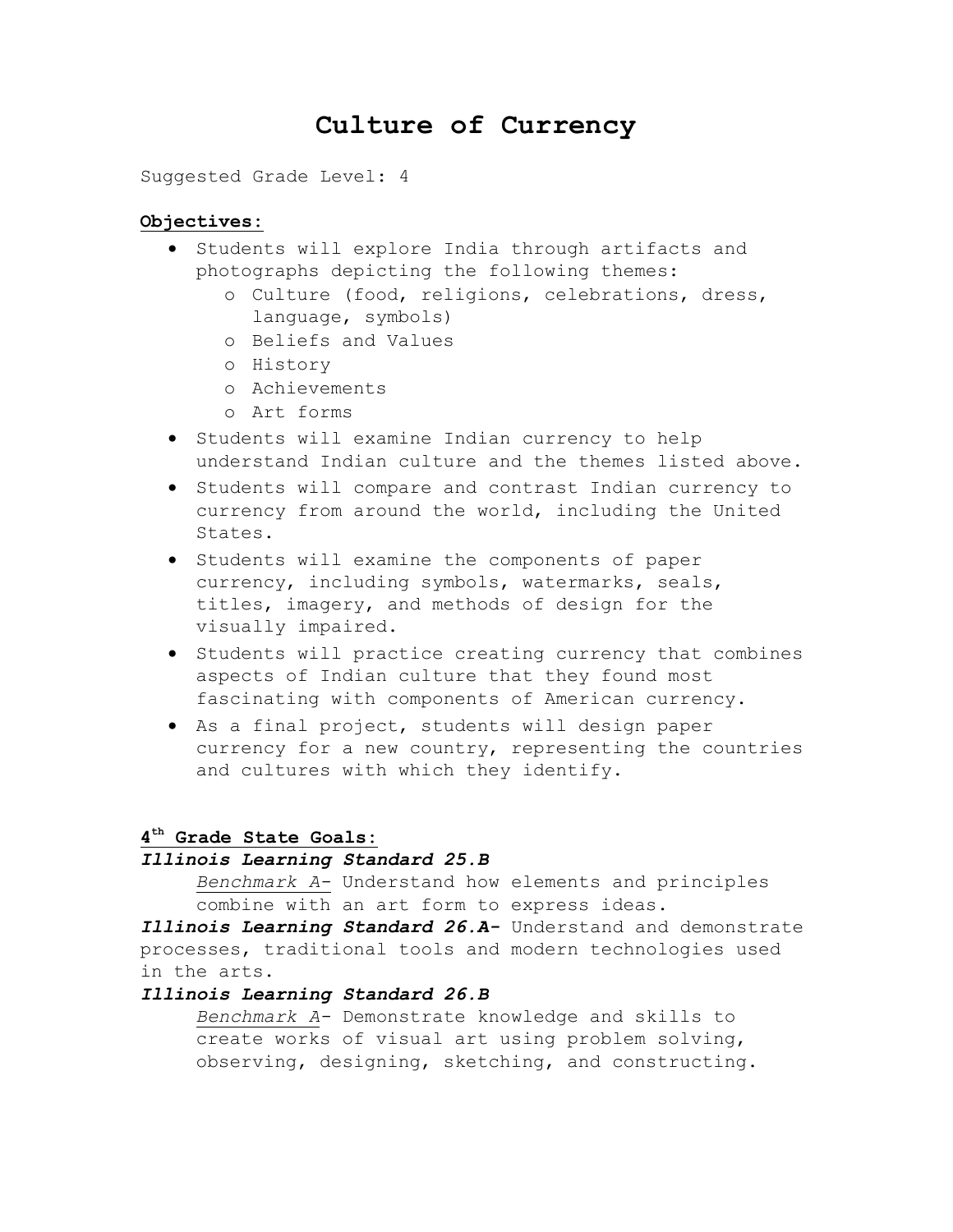*Illinois Learning Standard 27.A*- Analyze and demonstrate knowledge of how the arts function in history, society, and everyday life.

#### *Illinois Learning Standard 27.B-*

*Benchmark A-* Describe how the same idea is expressed in works of art from different cultures, times, or places.

*Benchmark B-* Describe the ways different cultures, times, or places use materials to produce works of art.

# **Essential Questions:**

-How can photographs, artifacts, food, remnants, and currency reveal aspects of a culture? -Can examining items accurately portray a culture? -What can a country's currency reveal about that culture? -Can what is important to a culture be reduced to symbols and images found on currency?

### **Understandings:**

The goal of this unit is to allow students to understand the following:

- o Gain insights to Indian Culture
- o Realize that the artifacts and photographs collected are based on teacher's knowledge as and outsider and her personal experience while visiting India.
- o Understand the culture is a complicated entity that cannot be completely understood through a handful of artifacts, but can be an introduction
- o Through comparison of currency, realize that most countries value the same types of achievements
- o Learn to eliminate and reduce a design to its most important themes and symbols. Reflect on how they arrived at those symbols and themes and why they chose those to represent a country.
- o Practice design elements of balance, contrast, and emphasis when designing currency
- o Include counterfeit technology and visually impaired technology when designing final currency.

# **Lesson Outline**

(Lessons are based on 40 minute class periods, once a week.)

**Day One:**  $\qquad \qquad \qquad$  **Day One:**  $\qquad \qquad \qquad$  **C** List of Artifacts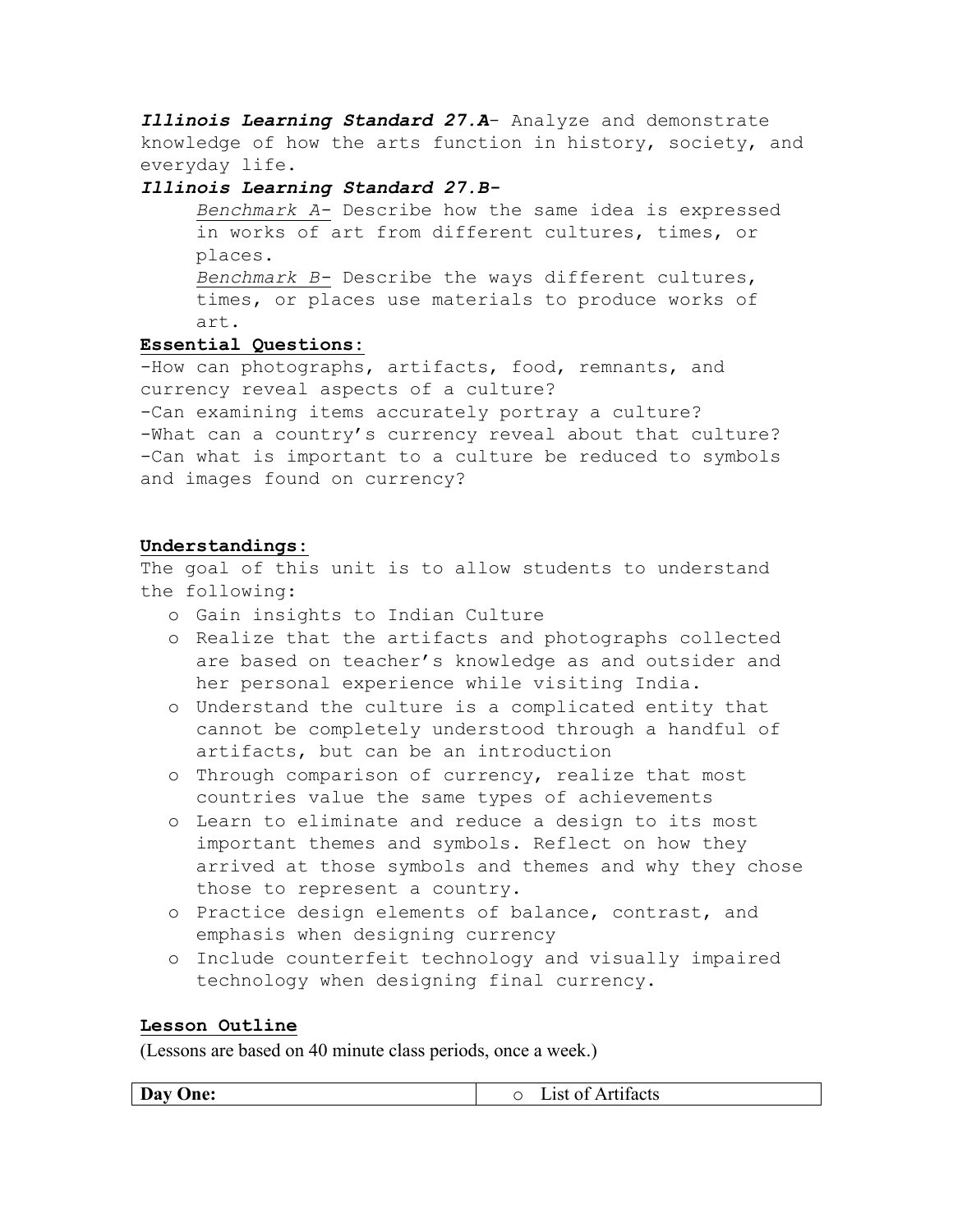| 1. Distribute artifacts               | <b>Cultural Artifact Worksheet</b><br>$\circ$ |
|---------------------------------------|-----------------------------------------------|
| 2. Students will examine artifacts by |                                               |
| drawing them using manila paper and   |                                               |
| charcoal                              |                                               |
| 3. In pairs, students will answer the |                                               |
| following handout: Cultural Artifact. |                                               |
| 4. Lead discussion about artifacts    |                                               |
| 4. Collect drawings and worksheets.   |                                               |
|                                       |                                               |
| Day Two:                              |                                               |
| 1. Finish discussing and drawing      |                                               |
| artifacts.                            |                                               |
| 2. If time permits, allow students to |                                               |
| reflect in sketchbooks, listing or    |                                               |
| drawing the most fascinating and      |                                               |
| important aspects of India they have  |                                               |
| learned so far.                       |                                               |
| Day Three:                            | Currency website:                             |
| 1. Examine paper and coin currency.   | dailyrupee.blogspot.com/                      |
| 2. View Currency PowerPoint           | 2009/07/indian-rupee.htm                      |
| Hypothesize what the symbols<br>3.    |                                               |
| mean on Indian rupees.                |                                               |
| 4. Discuss symbols and meanings of    | Currency calculator:                          |
| these symbols.                        | http://www.oanda.com/convert/classic          |
| 5. Explain how to convert rupees to   |                                               |
| dollar amounts and answer other       | <b>Currency PowerPoint:</b>                   |
| currency questions.                   | (needs references)                            |

| her | <b>Currency PowerPoint:</b> |
|-----|-----------------------------|
|     | (needs references)          |

| 6. Look at the parts of a dollar bill.<br><b>See</b>                                                      | <b>Venn Diagram handout</b><br>Currency website |
|-----------------------------------------------------------------------------------------------------------|-------------------------------------------------|
| http://www.apollo13art.com/Nation<br>al/mm336/lectures/currency%20des<br>ign/overview.html                |                                                 |
| 7. Discuss purpose of watermarks,<br>seals, titles, and imagery                                           |                                                 |
| 8. Students will complete a venn<br>diagram of similarities and<br>differences of dollar and rupee bills. |                                                 |